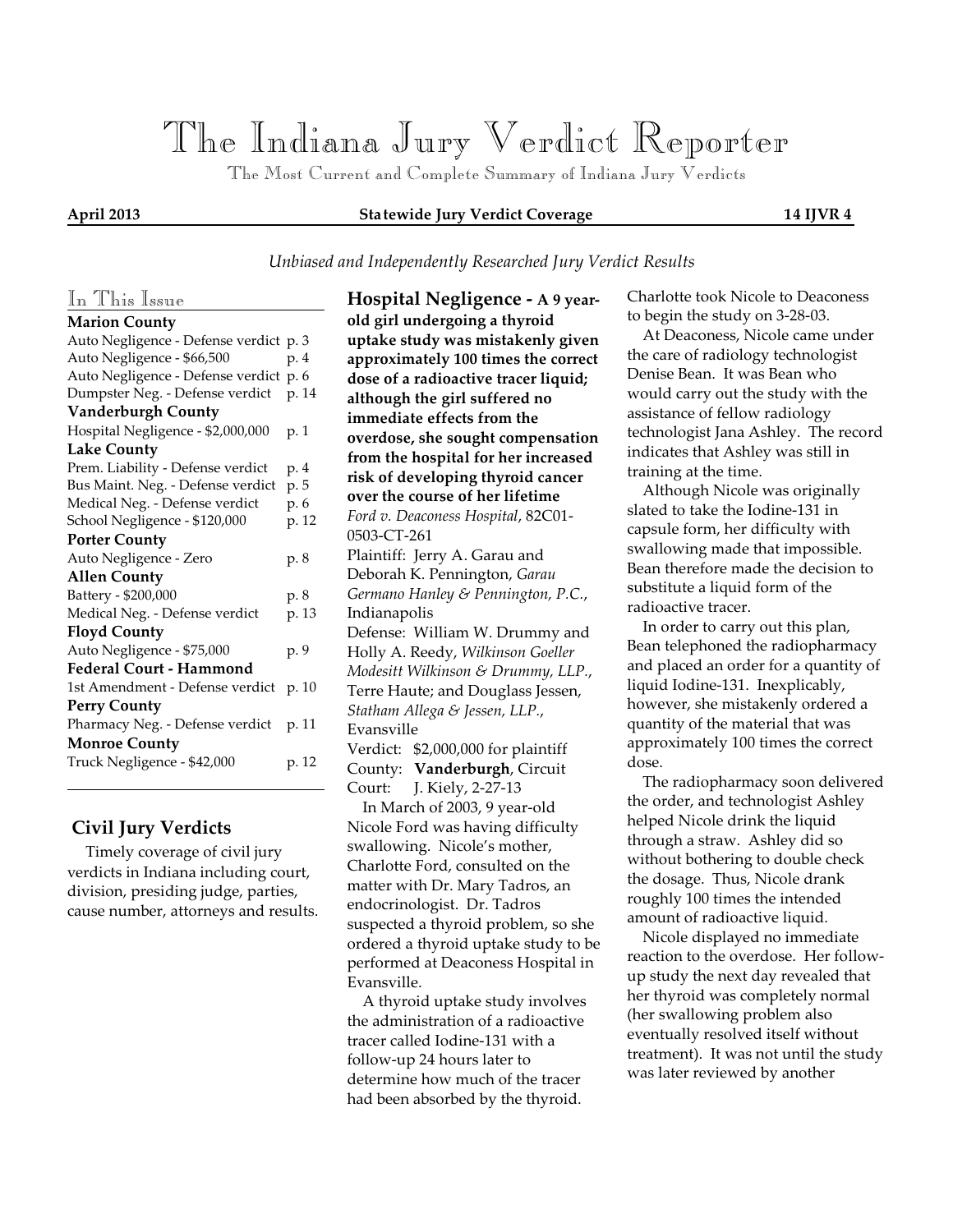|                                                                                                                                                                   | The Book is shipping<br>Order the Thirteenth Edition - Covering verdicts from 2000 to 2012                                        |
|-------------------------------------------------------------------------------------------------------------------------------------------------------------------|-----------------------------------------------------------------------------------------------------------------------------------|
|                                                                                                                                                                   | The IJVR 2012 Year in Review ships this month.<br>Use this form or call to place your MasterCard/Visa/Amex Order - 1-866-228-2447 |
| Return with your check to:                                                                                                                                        |                                                                                                                                   |
| The Indiana Jury Verdict Reporter<br>9462 Brownsboro Road, No. 133                                                                                                | Name                                                                                                                              |
| Louisville, Kentucky 40241                                                                                                                                        | Firm Name                                                                                                                         |
| \$225.00 for the IJVR 2012 Year in Review<br>(Available in either a print or PDF version)<br>(\$238.50 including sales tax for Ky. Residents)<br>Print version or |                                                                                                                                   |
| PDF version<br>E-Mail required __________                                                                                                                         | Address                                                                                                                           |
| The 13th Edition is \$225.00                                                                                                                                      |                                                                                                                                   |

radiologist that the dosage error was discovered. The error was subsequently confirmed several days later.

 Deaconess followed protocol and notified the U.S. Nuclear Regulatory Commission of the error and also launched its own internal investigation. It is the Commission's practice to rank violations of regulations relating to the handling of radioactive materials on a scale with four levels of severity. On this scale, severity level I represents the most significant violations while severity level IV represents the least significant.

 The Commission investigated the matter and cited Deaconess with a severity level III violation. The

commission also determined that due to the overdose, Nicole had a significantly increased risk of developing thyroid cancer during her lifetime.

 On Nicole's behalf, Charlotte presented the case to a medical review panel and blamed the mixup on Deaconess Hospital. The panel members were Dr. Mariam Kirkman, Endocrinology, Indianapolis; Dr. Alex Aisen, Radiology, Indianapolis; and Dr. Mark Tann, Nuclear Medicine, Indianapolis.

 It was the unanimous opinion of the review panel that Deaconess Hospital had indeed breached the applicable standard of care and that it was a factor in Nicole's damages. Nicole filed suit against Deaconess as well as against the radiopharmacy that filled the order for the Iodine-131 and against an entity identified as Evansville Radiology, P.C.

 As the litigation progressed, both the radiopharmacy and Evansville Radiology settled the claims against them and were dismissed from the case. The litigation continued against Deaconess on a theory of increased risk.

 According to plaintiffs, Nicole's increased risk of developing thyroid cancer due to the overdose will make it necessary for her to annual thyroid ultrasounds and frequent tests of her thyroid hormone levels for the rest of her life. The cost of this future medical monitoring was estimated at \$36,621, while the cost of the future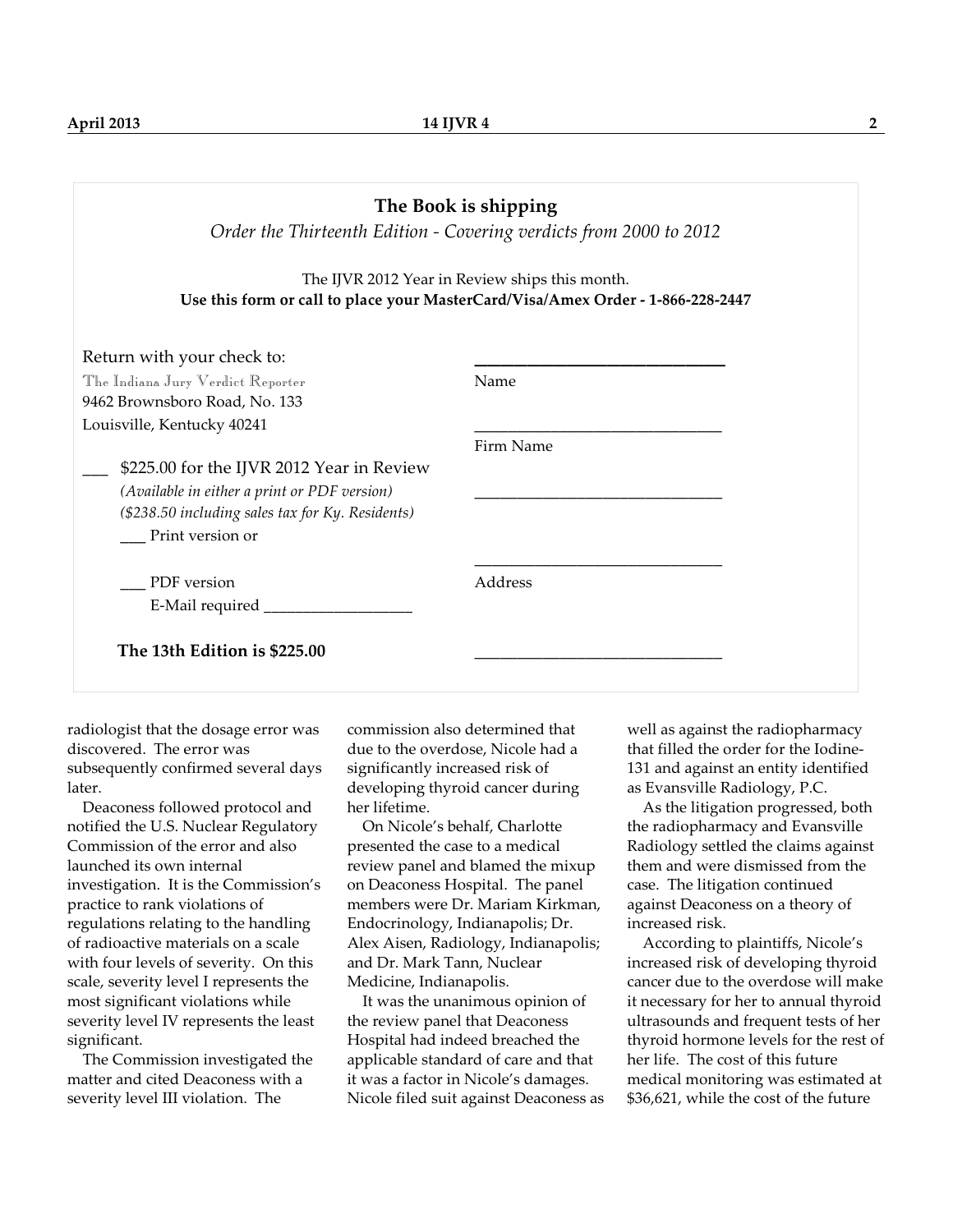After the verdict was returned, defendant made a motion for *remittitur* and Lardydell made a motion for *additur*. The court denied both motions. Post-trial, defendant filed a motion for a new trial, *remittitur*, or to alter or amend the judgment. At the time the IJVR reviewed the record, the motion was still pending.

**Medical Negligence - A woman with symptoms of shortness of breath and chest pains was prescribed an injection of atropine by her cardiologist; the woman developed an intracranial bleed resulting in permanent injuries that she blamed on the injection** *Henry v. Apuri*, 02D01-1103-CT-150 Plaintiff: John O. Feighner, *Haller & Colvin, P.C.*, Fort Wayne Defense: Mark W. Baeverstad, *Rothberg Logan & Warsco, LLP.*, Fort Wayne

Verdict: Defense verdict on liability County: **Allen**, Superior Court: J. Boyer, 8-13-12

 On 7-14-06, 39 year-old Doris Henry gave birth to her new baby by c-section at Dupont Hospital in Fort Wayne. A week later, on 7-21-06, Henry was experiencing shortness of breath and chest pains. She consulted on the matter with her obstetrician's staff who referred her to the ER at Dupont.

 Henry was first seen by the ER staff at Dupont in the early afternoon of 7-21-06. Later that day she was seen by Dr. Bhaktavatsala Apuri, a cardiologist. Dr. Apuri diagnosed Henry with myocardial necrosis and a pulmonary embolism, and he prescribed atropine.

 In the early evening the hospital staff at Dupont gave Henry an atropine injection in accordance with Dr. Apuri's instructions. Immediately upon receiving the injection, Henry's heart rate markedly accelerated to 112 and her blood pressure shot up to 215 systolic.

 The medical staff responded to this development by giving Henry intravenous nitroglycerin, which produced some improvement in her blood pressure. Henry was also transferred to Parkview Hospital with complaints of right-sided weakness of her arm and leg with tingling in the right side of her body.

 Subsequent tests revealed that Henry had suffered an intracranial bleed due to the atropine. In essence, she had suffered a stroke. Henry's treatment included a left parietal craniotomy, evacuation of the hemorrhage, and a pericranial graft.

 Despite this treatment, Henry has been left with a permanent loss of spatial sensation on her right side, limitation of function and strength on her right side, and difficulty with cognition. Her medical expenses totaled \$172,403.

 Henry presented the her case to a medical review panel and was critical of Dr. Apuri's decision to prescribe atropine. The panel members were Dr. Bruce Graham, Cardiology, Muncie; Dr. Ronald Nelson, Cardiology, South Bend; and Dr. John Wulff, Neurology, Muncie.

 The panel's unanimous opinion was that Dr. Apuri's treatment of Henry had not breached the cardiologist standard of care. Henry filed suit against Dr. Apuri and repeated her arguments that she should not have been given the atropine.

 Henry's identified experts included Dr. Basil Genetos, Cardiology, Fort Wayne. It was the opinion of Dr. Genetos that the use of atropine had not been appropriate in Henry's case and that it had either caused or increased her neurological damage.

 Dr. Apuri defended the case and denied having breached the standard of care. His identified experts included Dr. Jeffrey Frank, Neurology, Chicago, IL; Dr. J. Stanley Hillis, Cardiology, Indianapolis; Dr. Joel Kahn, Cardiology, Detroit, MI; and Dr. Ruth Ramsey, Radiology, Chicago, IL.

 Dr. Hillis offered the opinion that giving atropine was reasonable in Henry's case based upon her presentation. Dr. Hillis also thought that Henry most likely had developed her intracranial bleed before she had even been given the atropine.

 The case was tried for six days in Fort Wayne. The jury deliberated for slightly over two hours before returning a defense verdict for Dr. Apuri. If the court entered a judgment, it was not part of the record at the time the IJVR reviewed it.